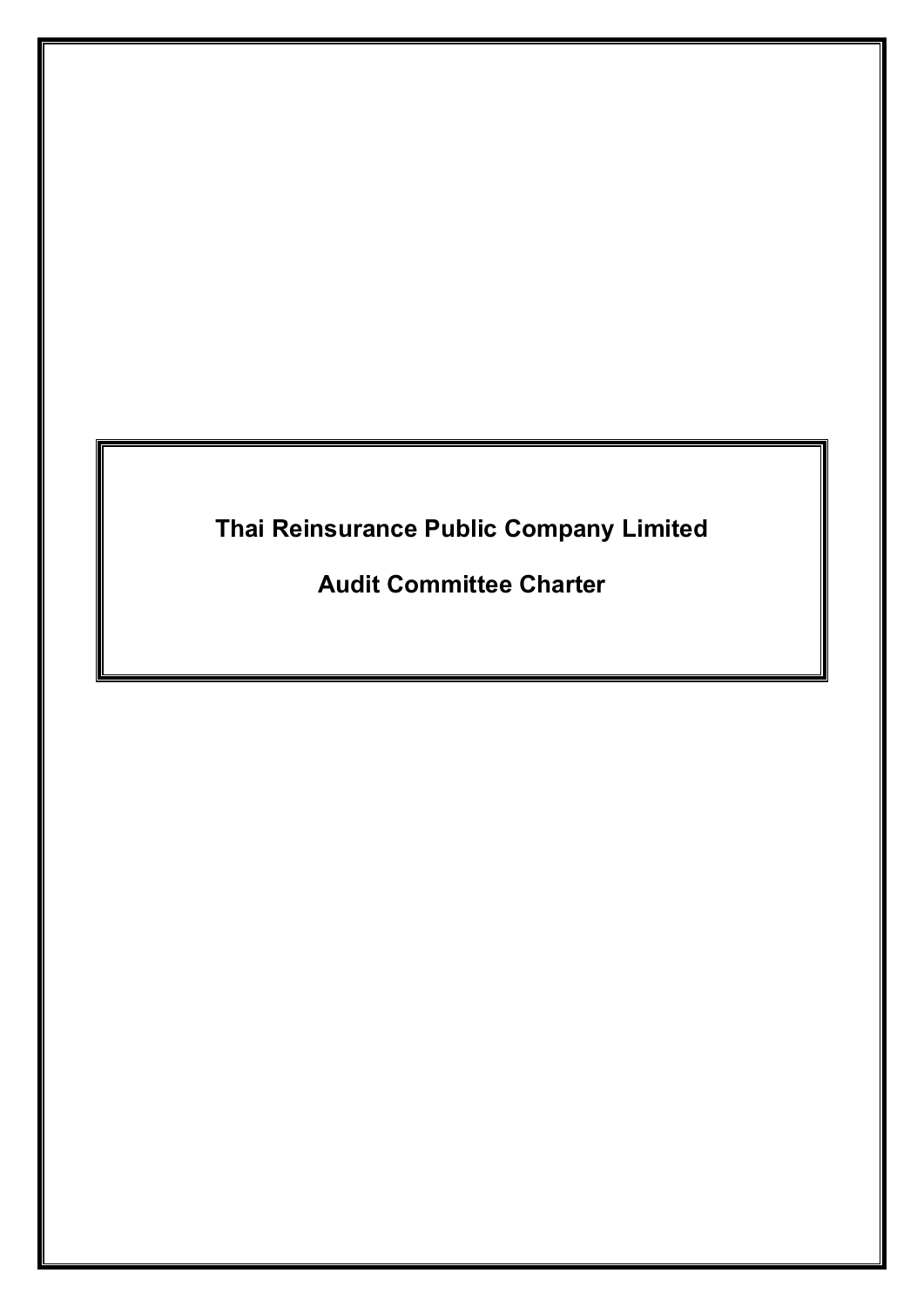## **Contents**

| $\mathbf{1}$ . | The compositions and qualifications of Audit Committee      | 3 |
|----------------|-------------------------------------------------------------|---|
| 2.             | Terms of Office                                             | 3 |
| 3.             | Authorities, Duties and Responsibilities of Audit Committee | 3 |
| 4.             | <b>Audit Committee Meeting</b>                              |   |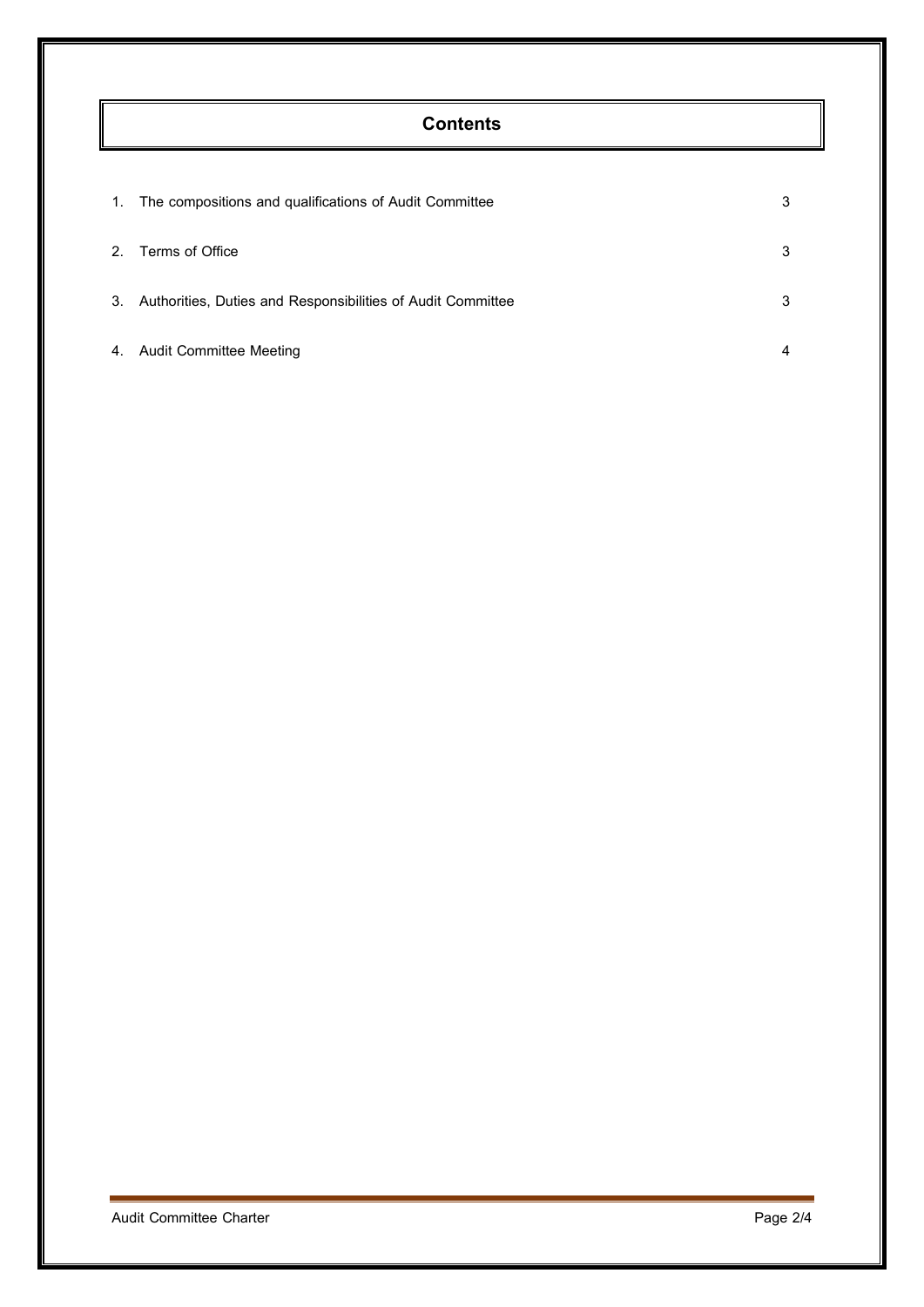The Audit Committee of Thai Reinsurance Public Company Limited ("the Company") is the subcommittee which has been appointed by the Board of Directors of the Company. The Audit Committee has performed the important role in supporting good corporate governance, strengthening effective internal control system, risk management and internal audit. Therefore, the Board of Directors has set the roles and duties of the Audit Committee as follows.

#### **1. The composition and qualificationof Audit Committee**

The Audit Committee consists of not less than 3 independent directors and at least 1 committee member must have strong accounting and financial background to review the financial statements.

Qualifications of independent director have been defined by the Company and as prescribed in the Notification of the Securities and Exchange Commission and the Stock Exchange of Thailand.

### **2. Terms of Office**

The Audit Committee member has a three – year term of office and shall retire at the same time of their directorship and the retired directors may be re-elected. The Company does not specify the maximum number of terms to hold the audit directorship. Due to the Company needs to have the qualified directors with experience in insurance business.

#### **3. Authorities, Duties and Responsibilitiesof Audit Committee**

- 1. Review and ensure the Company's financial reporting is accurate, reliable, with complete disclosure of significant information in accordance with Generally Accepted Accounting Principles.
- 2. Review and ensure the Company's internal control, internal audit and information technology audit are appropriate and effective.
- 3. Consider the charter of the internal audit unit and ensure the unit is independent. Also, to approve the appointment, performance evaluation, promotion, transfer and termination of the head of the internal audit unit or any other unit in charge of an internal audit.
- 4. Review and ensure the Company's practices comply with the laws and regulations specified by the Securities and Exchange Commission (SEC), the Stock Exchange of Thailand (SET), and others related to the Company's business.